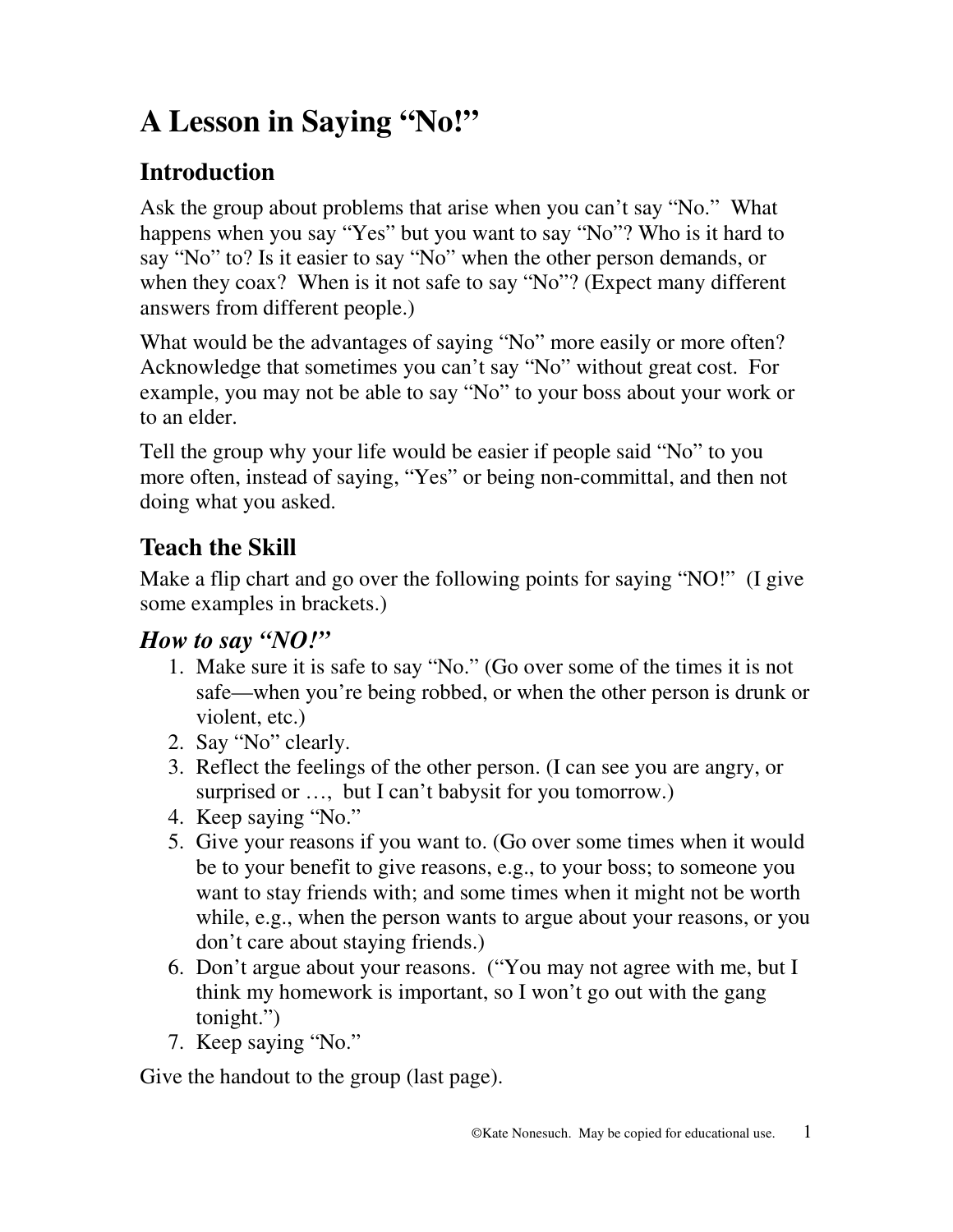## **Practice the Skill**

## **Skits**

(A set of scripts for this practice follows. Most scripts are for two people, and, in most cases, the gender doesn't matter. A couple of scripts have an odd number of characters. If your group has an odd number, use one of them so everyone will have a part. )

- Divide the whole group into pairs, with a group of three if your group is odd.
- Give a different script to each group, with a copy for each group member.
- Ask them not to show their scripts to members of other groups, so the performance will be a surprise.
- Ask each small group to prepare to present the skit for the whole class. THEY DO NOT HAVE TO MEMORIZE THE SCRIPT. THEY SHOULD READ WITH EXPRESSION. They can add or amend it as they like to make it more realistic. Suggest that they rehearse it at least three times. Give them 15 minutes or so to do this.
- Call the group together and ask each pair to perform their script.
- After each performance, ask the group—did A say no clearly? What did she say to reflect B's feelings? Did she give her reasons? What were they? Did B want to argue about the reasons? What did A say to stay out of the argument about her reasons? (You may have to ask for some or all of the skit to be repeated, in order to get the answers.)

## **Apply the Skill**

Ask each person to agree to ask each of the other people to do something in the coming week, and students are encouraged to say "No" to these requests. Each student is assigned the job of saying "no" to the instructor at least once. The instructor can ask for progress reports on this assignment at various times when the group is together during the week.

## **Evaluate the Learning**

At the end of the week, ask each person in a round: What did you learn about saying "No"? What did you learn about yourself and what makes it hard to say "No"? How and where will you apply this lesson in your life?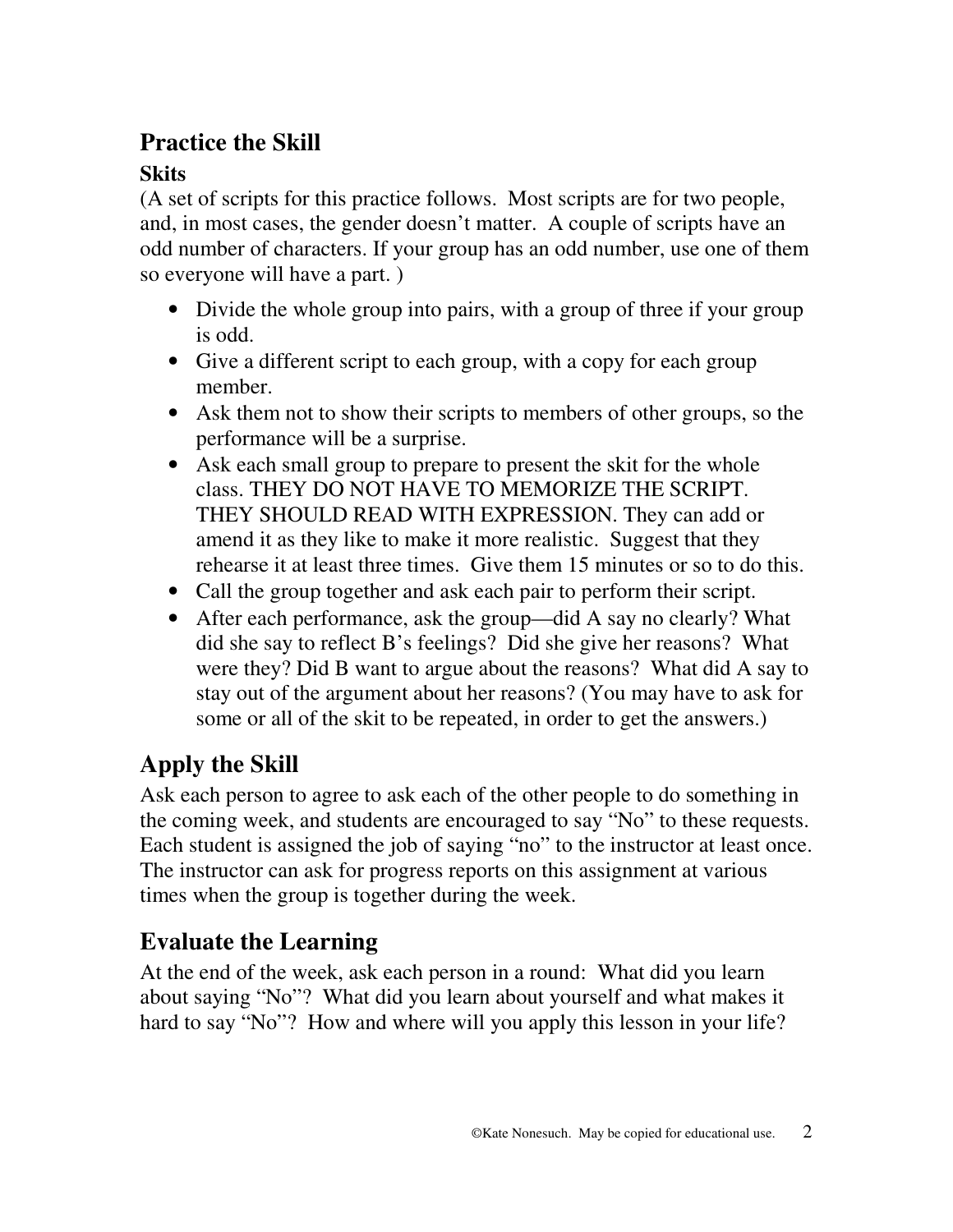#### **A and M are in the same family.**

- **M**: Will you babysit my kids tonight? I want to go to Bingo!
- **A**: No, I can't do it tonight.
- **M:** What do you mean, you can't do it! You always babysit for me.
- **A;** I can see you're surprised, but I can't babysit tonight.
- **M:** Come on! Please look after my kids tonight. I'll give you half of whatever I win at bingo.
- **A:** No, I can't do it. I have a big test tomorrow and I have to study.
- **M:** Ah, you don't have to study for that test—you can do it, no problem.
- **A:** I'm glad you think I'm that smart, but I have to study. I can't babysit.
- **M:** Please, I really need a night out. Besides, I'm feeling lucky.
- **A:** No, sorry, I can't do it this time.
- **M:** Well, maybe I'll call Mom and ask her.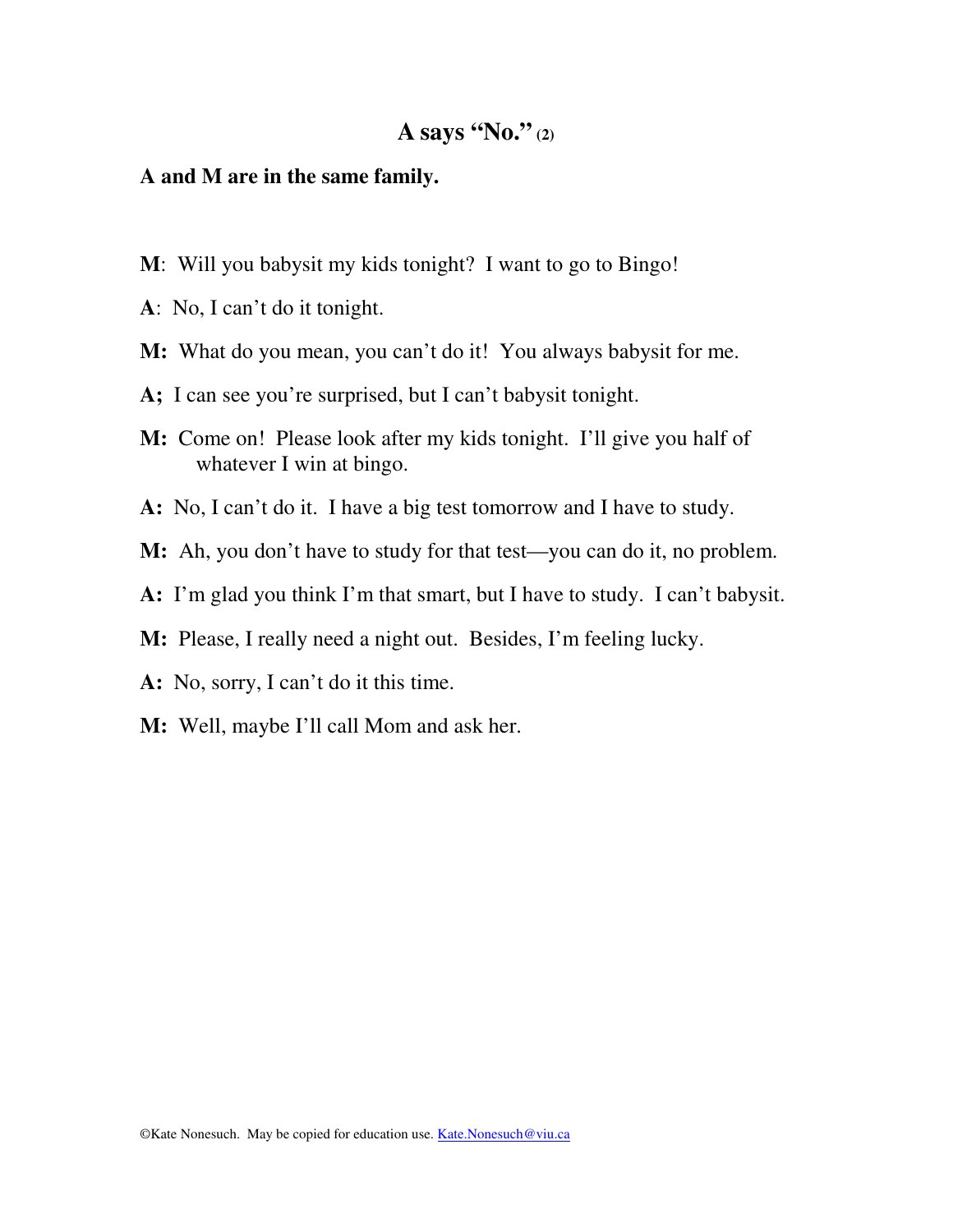### **M and X are underage. They are friends. A is 25, and has known them for years.**

- **M**: Will you buy us a case of beer? I won't be old enough to buy it till next month.
- **A**: No, I don't buy booze for other people.
- **M:** What do you mean, you won't buy the beer for us? Uncle Joe always buys us a case.
- **X:** We've got the money. All you have to do is go in and get it and bring it out to us.
- **A:** No, I won't buy you any beer. I don't buy booze for other people.
- **M:** AH, come on! If you don't buy it for us, we won't be able to party.
- **A:** I can see you are mad about this, but I won't do it.
- **X:** It's just a case of beer—we'll buy you a case if you go in and get us a case.
- **A**: No, I don't want to help you get started drinking at your young age.
- **M:** You don't have to worry about us—we don't have a problem with drinking. It'll be all right.
- **A:** You may not agree with me, but I won't buy the booze.
- **X:** Please, just this once. We'll never ask you again.
- **A:** No, sorry, no use asking me.
- **M:** Ah, too bad. Maybe we'll find someone else.
- **X:** Maybe we should just stay home and watch TV tonight.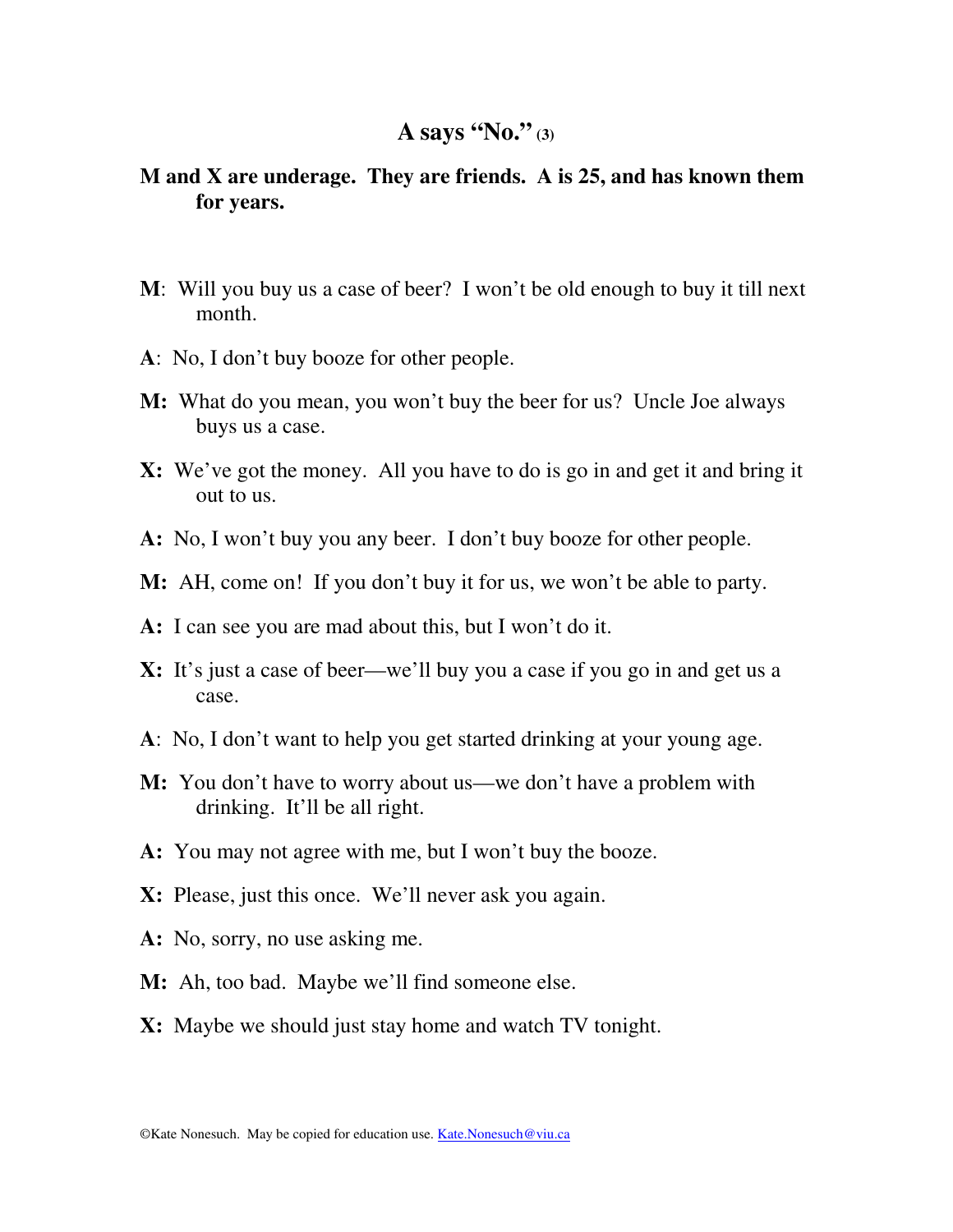#### **(M and A are friends.)**

- **M**: Can I borrow five bucks? I'll pay you back next week when I get my check..
- **A**: No, sorry, I don't have \$5.00 to lend you.
- **M:** Don't be so mean. I know you've got money in your pocket, and I just need \$5.00.
- **A:** I can see you feel bad about not getting \$5.00 from me, but I don't have any extra to lend to you.
- **M:** Come on! Please. If I don't get \$5.00 I won't be able to buy anything at the yard sale at the Centre.
- **A:** No, I can't do it. I need my money to buy my spelling book for next week.
- **M:** Ah, you don't have to buy that book this week—you can buy it next week, after I pay you back. It doesn't matter if you're a little late getting the book.
- **A:** You might not agree with me, but I'm going to buy the spelling book this week. I don't have \$5.00 to lend you.
- **M:** Please, I really want to hit that yard sale. I know there will be great buys there.
- **A:** No, sorry, I can't do it this time.
- **M:** Well, maybe my brother will lend me the money. I'll go ask him.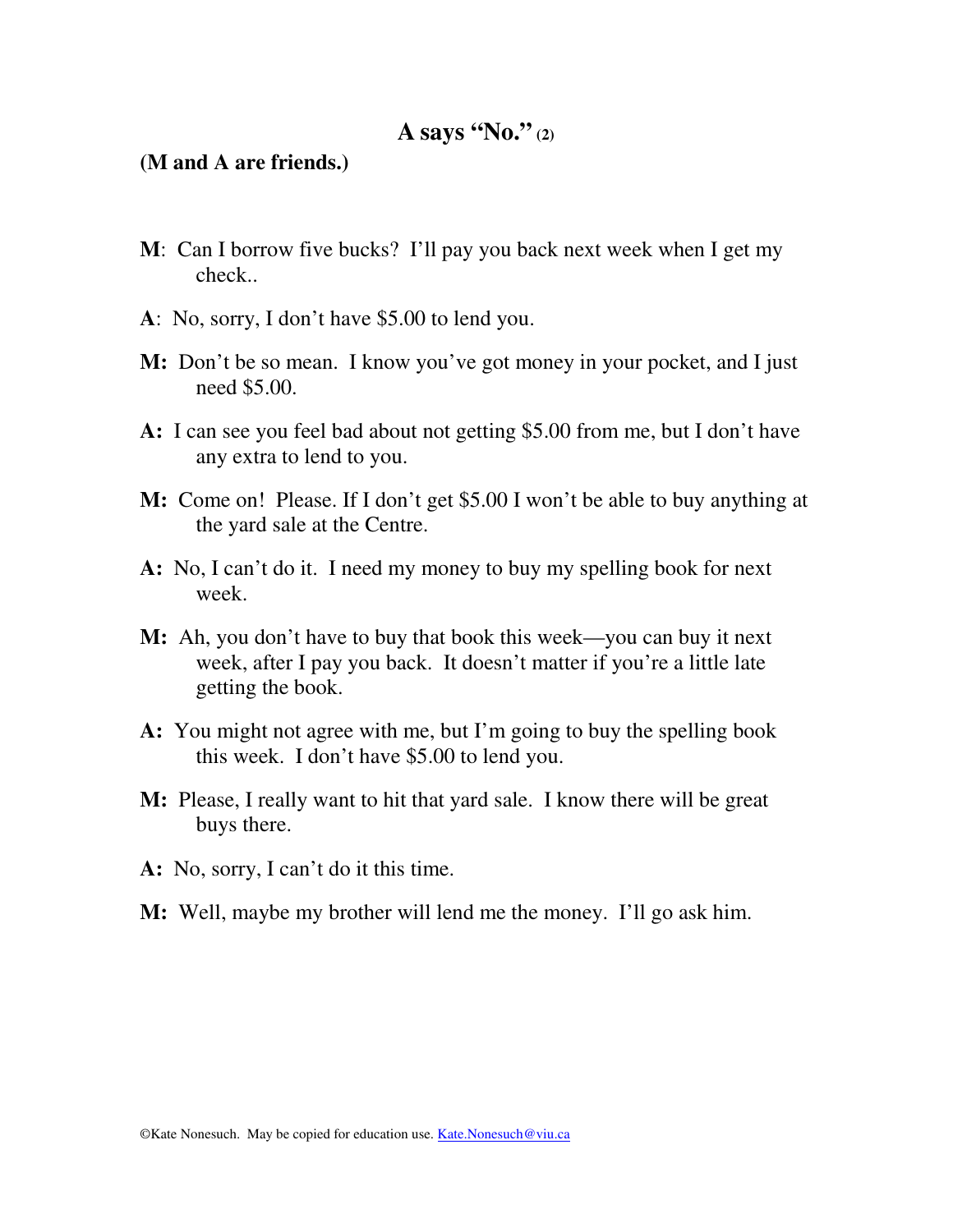#### **M is the teacher; A is the student.**

- **M**: Will you be the MC at our open house next week? I think you'd be a good MC.
- **A**: No, I don't want to be the MC.
- **M:** What do you mean, you don't want to be the MC? The class needs you to be the MC, because you're such a good speaker.
- **A:** I can see you need me, but I'm saying no to job of MC.
- **M:** Come on! It's not that much work.
- **A:** No, I can't do it. I have a lot of things I have to do for my family these days. We're getting ready for a family gathering.
- **M:** Ah, don't worry about that. Your family will be glad if you're the MC for us. They'll be proud of you.
- **A:** You might not agree, but I have to take care of my family responsibilities. I can't be the MC.
- **M:** Are you sure you won't change your mind? I think you'd like the job.
- **A:** No, sorry, I can't do it this time.
- **M:** Well, I guess I'll have to ask one of the other students to be MC.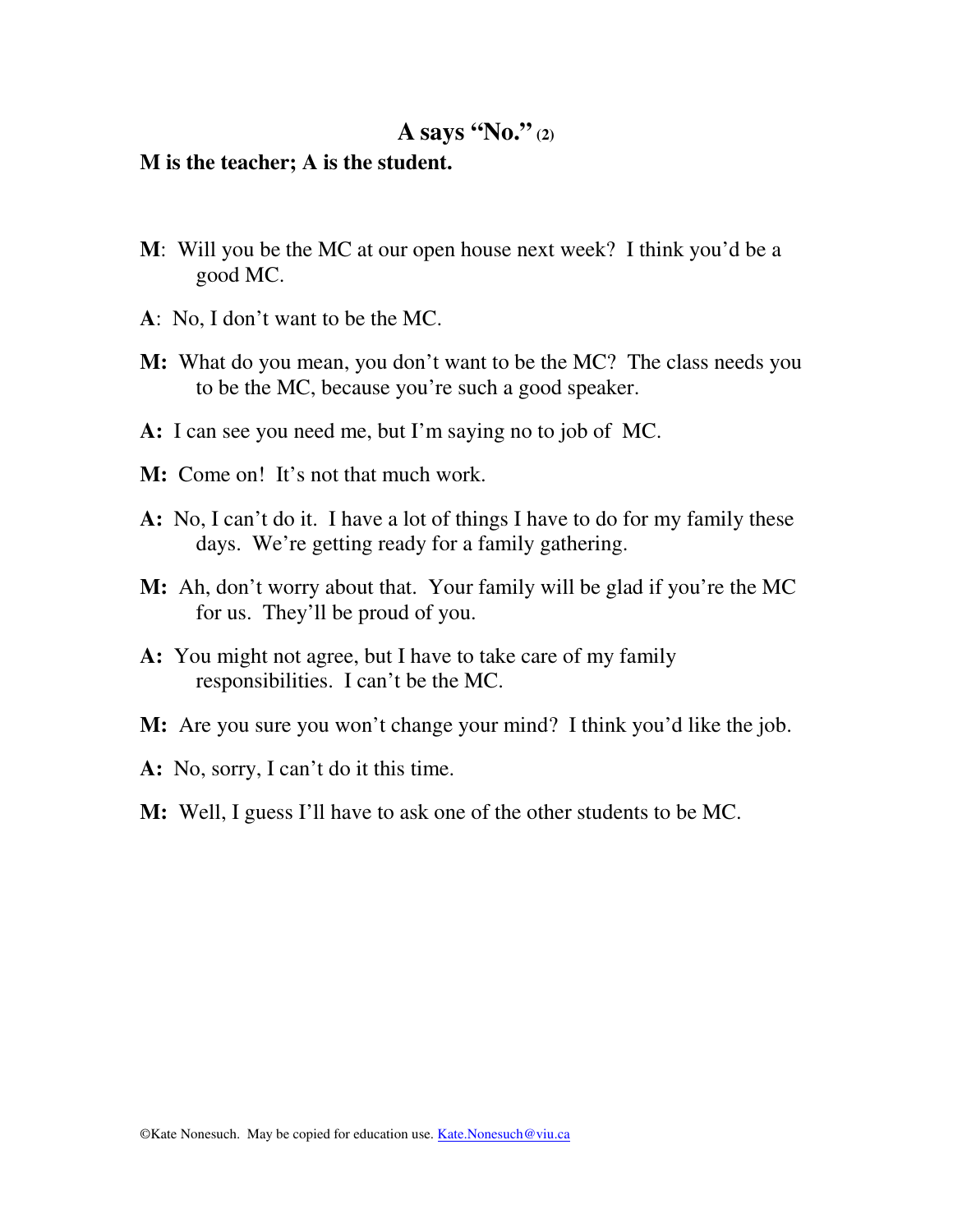### **M is a young guy; A is a young woman; he is asking for a date.**

- **M**: Will you go out with me tomorrow night? There's a dance at the gym.
- **A**: Thanks for asking, but I don't want to go to the dance with you.
- **M:** What do you mean, you don't want to go with me? It'll be cool to go to the dance together. We'll have a good time.
- **A:** I can see you are surprised, but I'm saying no, thanks.
- **M:** What the...! Do you think you're too good for me? Don't be so stuck up. Come to the dance with me.
- **A:** No, I don't want to go with you. I have a boyfriend in Nanaimo, and I don't go out with other guys.
- **M:** Ah, don't even think about him. He'll never find out that you went out with me. He's probably going out with some other girl in Nanaimo anyway.
- **A:** You might think it's okay, but it's not okay with me. I'm not going to any dances until my boyfriend gets back.
- **M:** You'll be sorry, sitting at home when you could be having a good time with me.
- **A:** The answer is still no, thanks.
- **M:** Well, there are lots of other girls who'd be glad to go with me. I'll just ask someone else.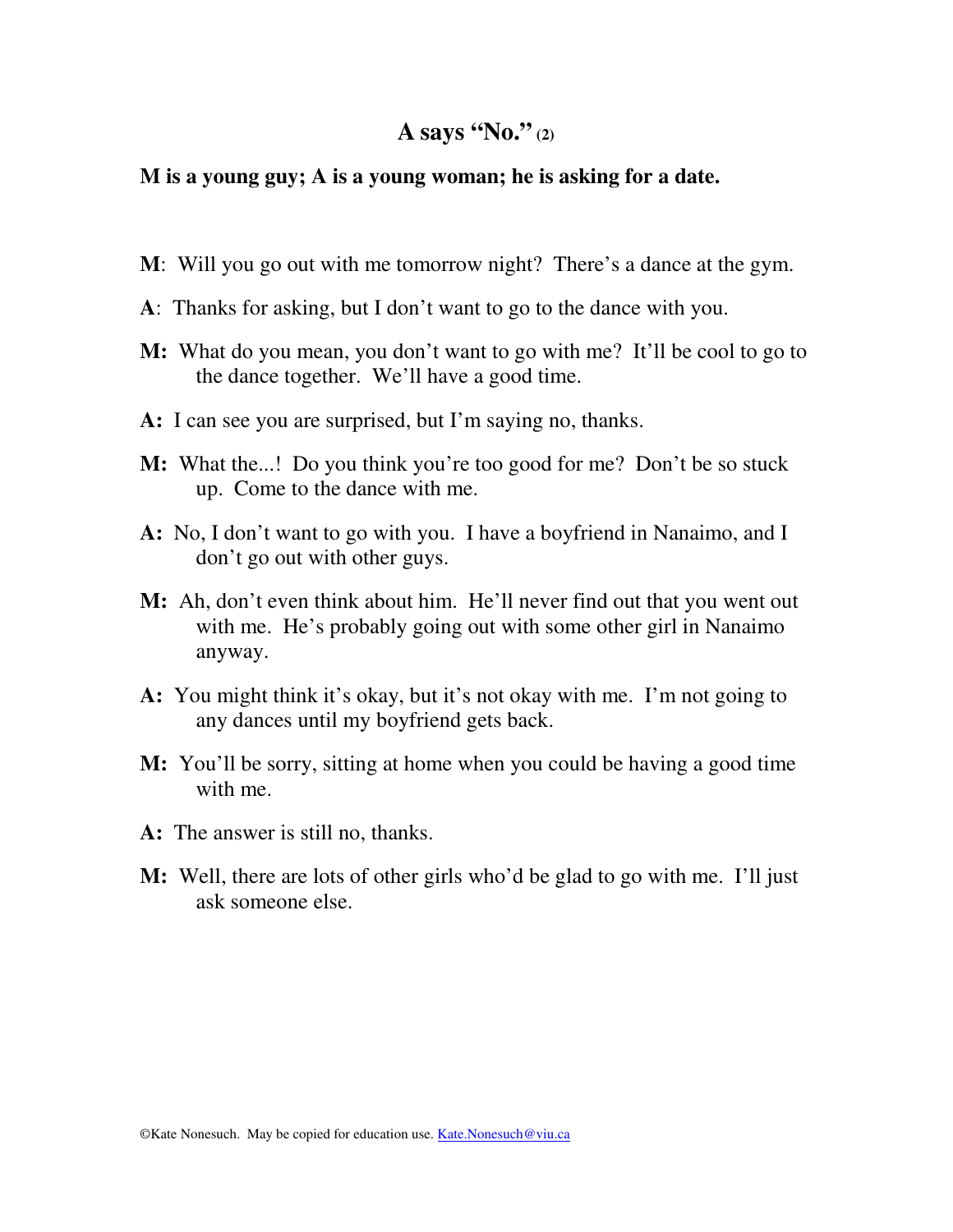### **A, B and C are friends**

- **A**: Hi! What's up?
- **B:** Nothing much. We want to ask you something.
- **C:** Yeah. Can we borrow your car tonight?
- **A:** No, you can't have my car tonight. I've got to go to work.
- **B:** We thought we could drive you to work, and then take the car…
- **C:** Yeah. We'll bring it back at the end of your shift, and you can drive us home.
- **A:** No, you can't borrow my car. The last time I lent it to you guys, you brought it back late and it was full of empty bottles and burger wrappers.
- **B:** Well, it won't happen again.
- **C:** Yeah, we're sorry. We'll bring it back on time tonight, and we'll even take it to the car wash!
- **A:** No. I hear you're sorry, but I'm still saying no.
- **B:** Some friend you are!
- **C:** Yeah, some friend!
- **A:** No car, no way, not tonight!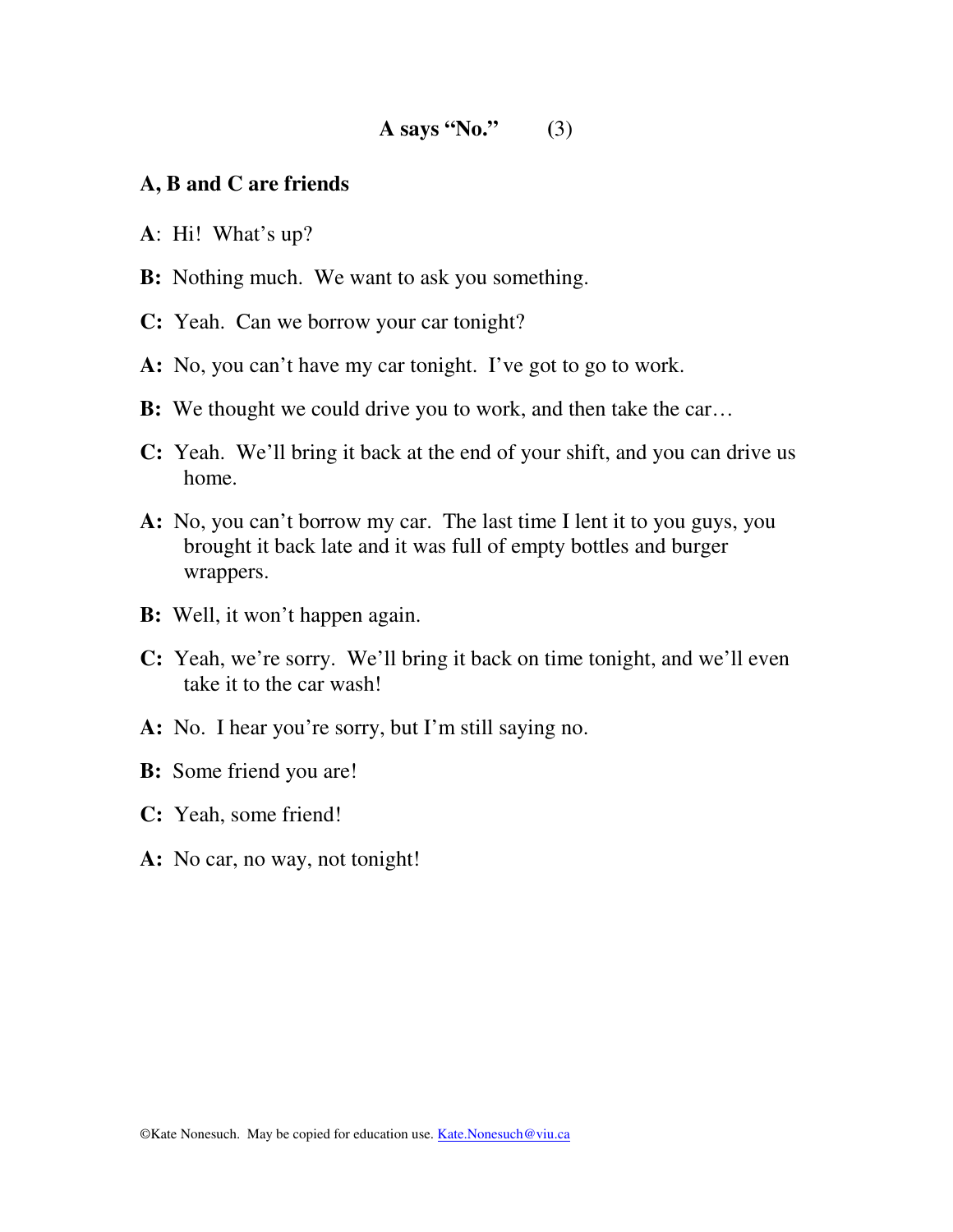A is an adult student. B is A's parent. You can call B "Mom," or "Dad."

- **A:** Hi Mom (Dad). How's it going?
- **B**: Pretty good. I need you to pick me up and take me to the mall today.
- **A:** When do you want to go?
- **B:** I'll be ready around 11:00. Pick me up then.
- **A**: I'm sorry Mom (Dad). I can't pick you up at 11:00. I'm in school then.
- **B:** But you always pick me up to go to the mall. I need to go today.
- **A:** I can see you're surprised. I guess lots of things will be a little different now I have to go to school every day.
- **B:** Yeah. You can miss school this once. The teacher won't mind.
- **A:** The teacher might not mind, but I'm really trying to go to school every day from 9:30 to 2:30. I get an hour for lunch, though. Can I pick you up at noon?
- **B:** Well, I guess so. Just so long as I get to the mall today, that will be alright.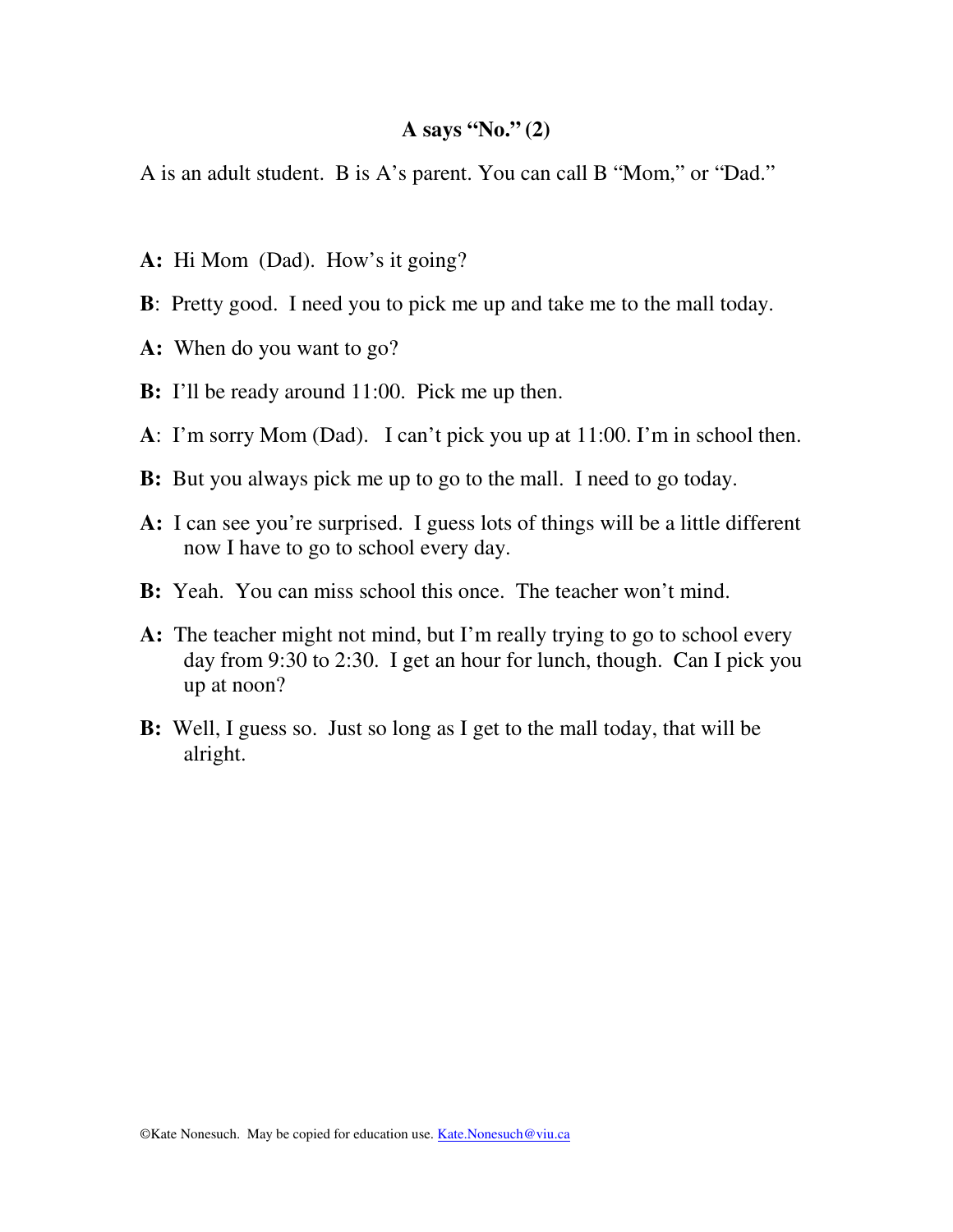### A and B are **two teachers**.

- A: Whew! I've had a hard day today. So many new students. I like them, but it's hard to remember everybody's name. And there is so much to do the first week. I'll be glad to get home tonight and rest up.
- B: I'm tired too. It's always like this the first week. Next week things will settle down a lot, don't you think?
- A: I hope so. But I feel good, too. We have a great bunch of students this year.
- B: I need to ask you a favour. I hope you're not too tired to do it for me.
- A: What do you need?
- B: Well, you know the math books I ordered? They sent them to the wrong place. They're up in Nanaimo, not down here. I'm wondering if you would drive up to Nanaimo tonight and pick them up. I can't do it, because I have that meeting with the principal after school.
- A: I'm sorry, I can't do it tonight. I'm too tired to add a couple of extra hours to my day, driving to Nanaimo and back.
- B: Well, I don't know what to do if we don't have the math books for tomorrow. How can I teach math with no books?
- A: I'm sure you'll think of something! But I'm going to say no, because if I drove up to Nanaimo and back, I couldn't teach anything tomorrow!
- B: I wouldn't ask if I wasn't desperate. I have to see the principal after school, and I have to get those books from Nanaimo today.
- A: I can see you're in a tight spot. Sorry I can't help today.
- B: Well, I have to do something. Maybe I'll ask the principal if we can postpone the meeting until tomorrow. Maybe I'll see if somebody else is going up to Nanaimo today, and they could bring the books back. Maybe I'll do some math tomorrow that doesn't need the book. Maybe I'll give them a test! Let me see, I'm sure I can come up with something.